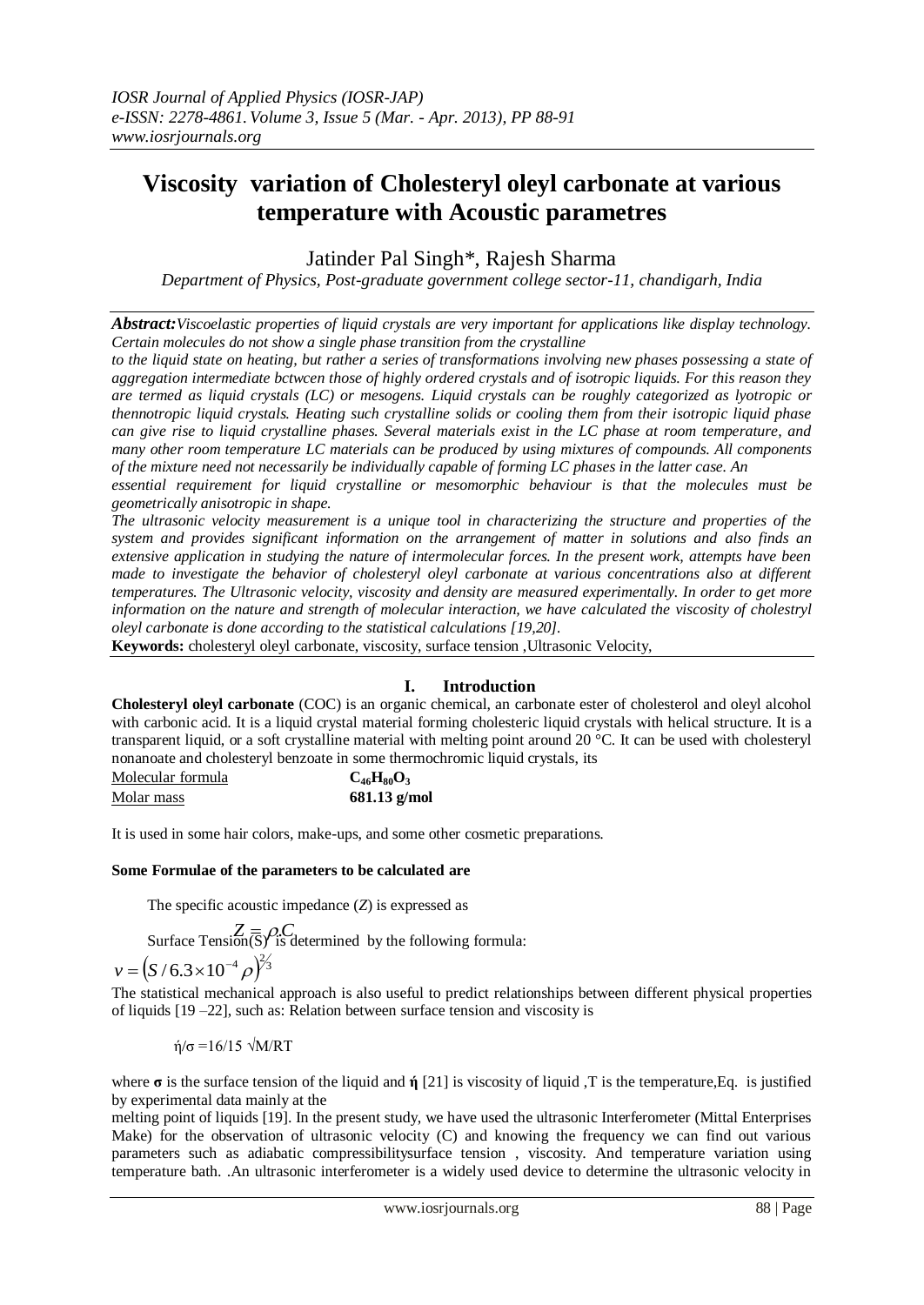liquids with high precision. The principle applied in the measurement of ultrasonic velocity (C) is based on the accurate determination of the wavelength  $(\lambda)$  in the medium.

Ultrasonic wave of known frequency (*f*) are generated by a quartz crystal fixed at the bottom of the measuring cell. These waves are reflected by movable metallic plate kept parallel to the quartz crystal. If the separation between these two (i.e. Quartz crystal and metallic plate) is exactly a whole multiple of sound wavelength, the standing waves are formed in the medium. This acoustic resonance gives a reactionary electrical response in the form of an anode current on the frequency generator deriving the crystal. If the distance between the plate and crystal is now increased and decreased and the variation is exactly one half wavelength  $(\lambda/2)$  or a multiple of it, the anode current of the frequency generator becomes maximum. By knowing the wavelength  $(\lambda)$ , the ultrasonic velocity can be calculated by the relation

 $C(\text{velocity}) = \text{wave length}(\lambda) \times \text{frequency}$  (*f*)

Acoustical parameters were calculated using the measure values of velocity. The values of ultrasonic velocity, surface tension of cholesteryl oleyl carbonate at different temperatures (303K, 308K, 313K, 318K and 323K) are given in Table 1.

| Table 1      |              |                |               |
|--------------|--------------|----------------|---------------|
| Abs.<br>Temp | Velocity     | $\sigma$       | Eta           |
|              |              |                |               |
| T            | $\mathsf{C}$ | $Sigma10^{-4}$ | Eta( $\eta$ ) |
| 303          | 1748         | 4.53           | 2.510051422   |
| 304          | 1568         | 3.84           | 2.124227009   |
| 305          | 1492         | 3.55           | 1.964223859   |
| 306          | 1504         | 3.58           | 1.975388192   |
| 307          | 1420         | 3.28           | 1.807603847   |
| 308          | 1456         | 3.40           | 1.871610292   |
| 309          | 1616         | 3.97           | 2.180628857   |
| 310          | 1624         | 3.99           | 2.188547632   |
| 311          | 1644         | 4.06           | 2.22068596    |
| 312          | 1660         | 4.11           | 2.244911738   |
| 313          | 1764         | 4.49           | 2.449869386   |
| 314          | 1548         | 3.68           | 2.006363233   |
| 315          | 1500         | 3.51           | 1.90674912    |
| 316          | 1524         | 3.58           | 1.945530084   |
| 317          | 1468         | 3.38           | 1.832348809   |
| 318          | 1444         | 3.29           | 1.781041827   |
| 319          | 1468         | 3.36           | 1.818933842   |
| 320          | 1416         | 3.18           | 1.716830414   |
| 321          | 1388         | 3.08           | 1.660051655   |
| 322          | 1368         | 3.01           | 1.618346817   |
| 323          | 1284         | 2.73           | 1.466206633   |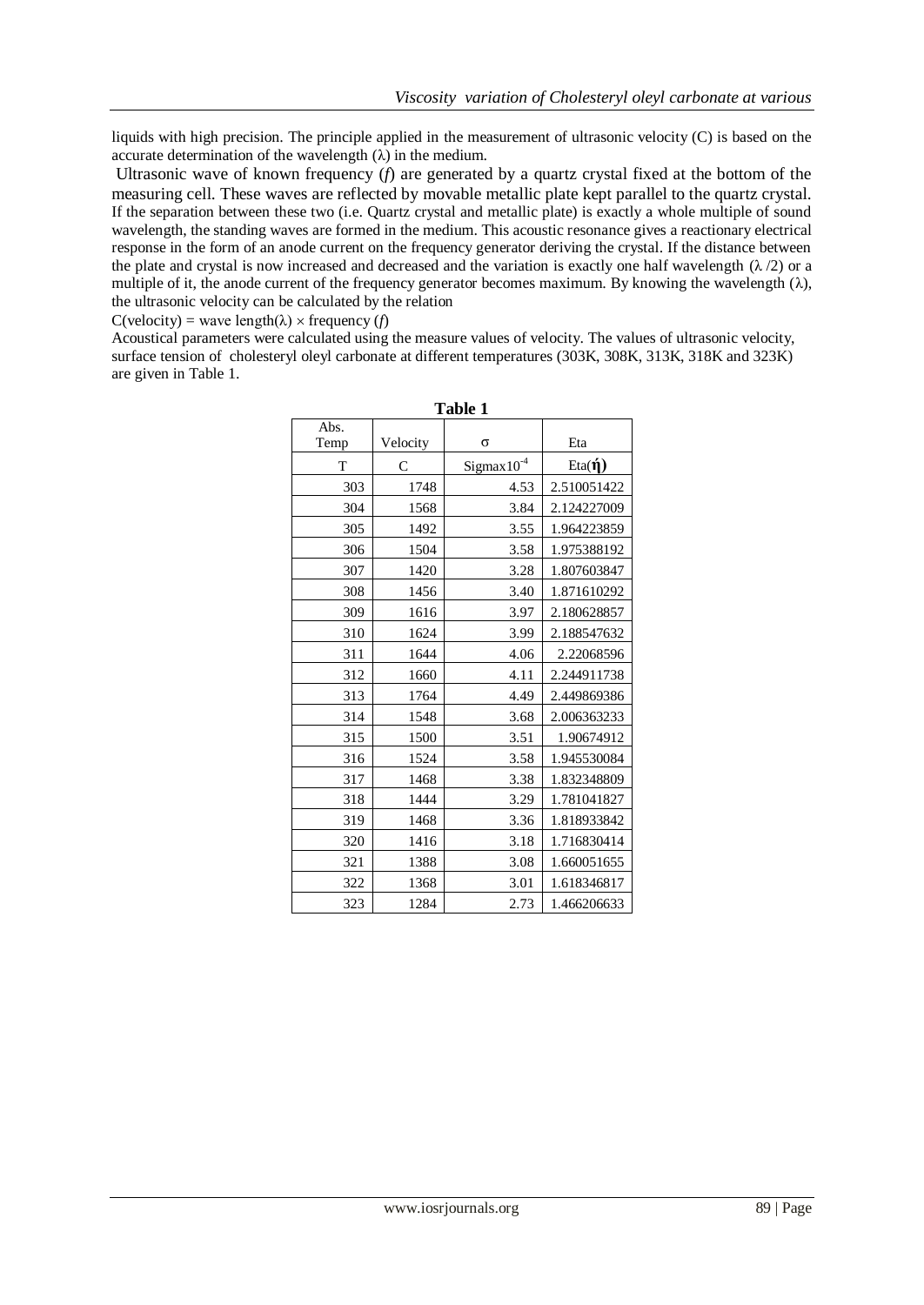

#### **II. Results And Discussion:**

In our present work, ultrasonic velocity on nonaqueous solutions of cholesteryl oleyl carbonate at different temperature were studied. The calculations of viscosity of cholestryl oleyl carbonate is done according to the statistical calculations [19,20]. statistical mechanics provides a solid scientific basis to calculate viscosity of liquids.One of the useful approximate solutions of the statistical mechanical approach is due to Chapman [20], who characterized the force between the atoms in liquids by a distance parameter (the Goldschmidt atomic diameter, di) and a semi-empirical energy parameter (ei).Chapman showed that the reduced experimental viscosity data can be plotted as a function of the reduced temperature using a unique curve for all liquids. From figure 1 we have concluded that surface tension and viscosity are directly proportional to each other[5,6]. Figure 2 shows variation of surface tension and viscosity with temperature. It is observed that the both surface tension and viscosity decreases with the increasing value of temperature, but a clearly visible change of the temperature evolution occurs at 307 and 313 , which may point to BP II and BP I [3] phase transitions. Recently the